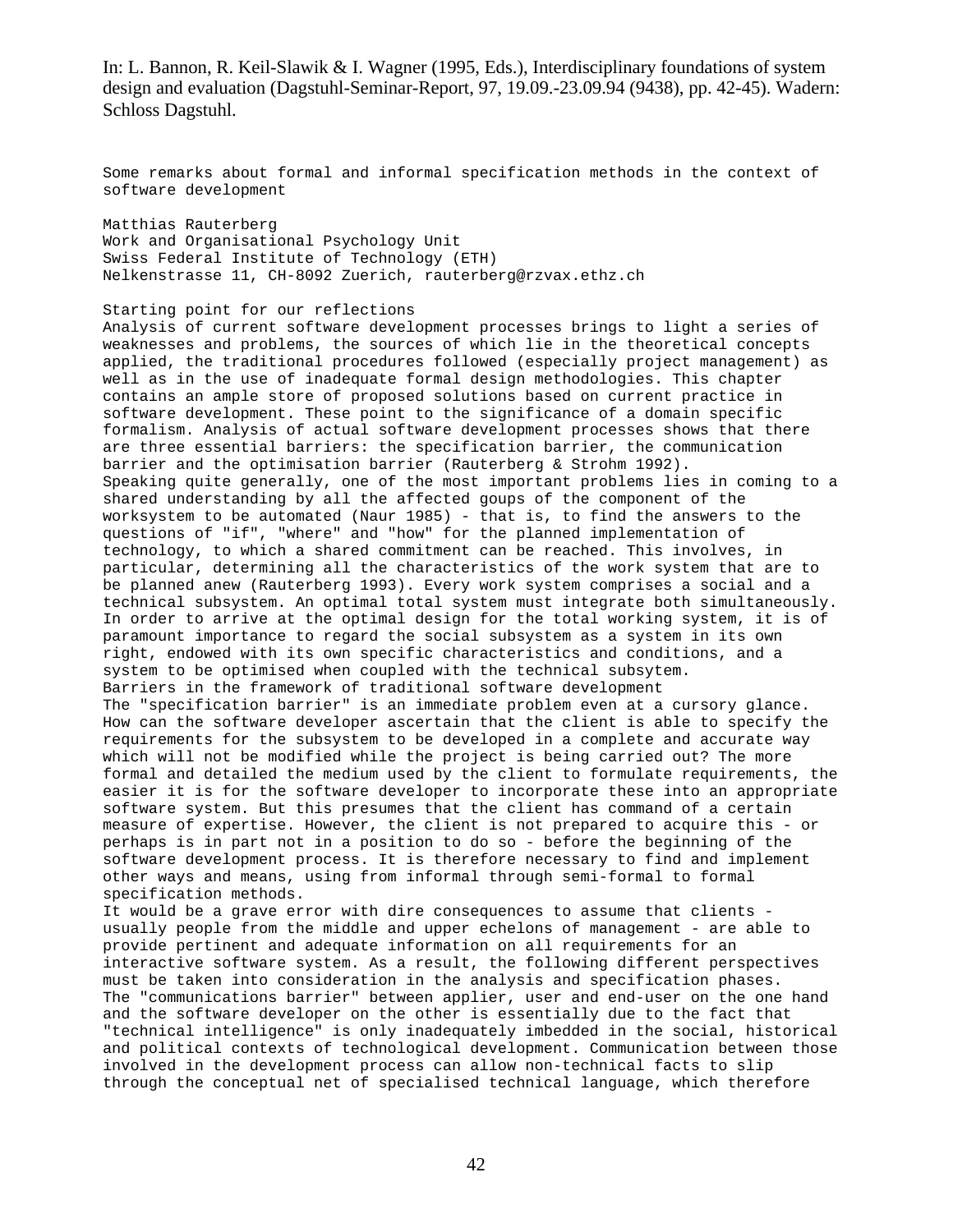restricts the social character of the technology to the functional and instrumental.

The application-oriented jargon of the user flounders on the technical jargon of the developer. This "gap" can only be bridged to a limited extent by purely linguistic means, because the fact that their respective semantics are conceptually bound make the ideas applied insufficiently precise. Overcoming this fuzziness requires creating jointly experienced, perceptually shared contexts. Beyond verbal communication, visual means are the ones best suited to this purpose. The stronger the perceptual experience one has of the semantic context of the other, the easier it is to overcome the communications barrier. At its best, software development is a procedure for optimally designing a product with interactive properties for supporting the performance of work tasks. Because computer science has accumulated quite a treasure trove of very broadly applicable algorithms, software development is increasingly focussing attention on those facets of application-oriented software which are unamenable to algorithmic treatment. While the purely technical aspects of a software product are best dealt with by optimisation procedures attuned to a technical context, the non-technical context of the application environment aimed at requires the implementation of optimisation procedures of a different nature. It would be false indeed to expect that at the outset of a larger reorganisation of a work system any single group of persons could have a complete, exact and comprehensive view of the ideal for the work system to be set up. Only during the analysis, evaluation and planning processes are the people involvable to develop an increasingly clear picture of what it is that they are really striving for. This is basically why the requirements of the applier seem to "change" - they do not really change but simply become concrete within the anticipated boundary constraints. This process of crystallisation should be allowed to unfold as completely, as pertinently and - from a global perspective - as inexpensively as possible. Completeness can be reached by ensuring that each affected group is involved at least through representatives. Iterative, interactive progress makes the ideal concept increasingly concrete. There are methods available for supporting the process of communication which ensure efficient progress (Nielsen 1990) (Nielsen 1993). First steps to implement technology

The analysis phase is frequently the one most neglected. This is essentially due to the fact that methods and techniques need to be used primarily the way occupational and organisational sciences have developed and applied them (e.g., Maculay et al 1990). Inordinately high costs incur from the troubleshooting required because the analysis was less than optimal (Rauterberg & Strohm 1992). The time has come to engage occupational and organisational consultants at the analysis stage who have been especially trained for software development! Once the analysis of the work system to be optimised has been completed, the next stage is to mould the results obtained into implementable form. Methods of specification with high communicative value are recommended here. Sufficient empirical evidence has accumulated by now to show that task and user oriented procedures in software development not only bring noticeable savings in costs, but also significantly improve the software produced (Karat 1990). How then, can the both barriers mentioned above be overcome?

The first thing is to determine "if" and "where" it makes sense to employ technology. "Although the view is still widely held that it is possible to use technology to eliminate the deficiencies of an organisation without questioning the structures of the organisation as a whole, the conclusion is nevertheless usually a false one" (Klotz 1991). The intended division of functions between man and machine is decided during the specification of the tool interface. The tasks which remain in human hands must have the following characteristics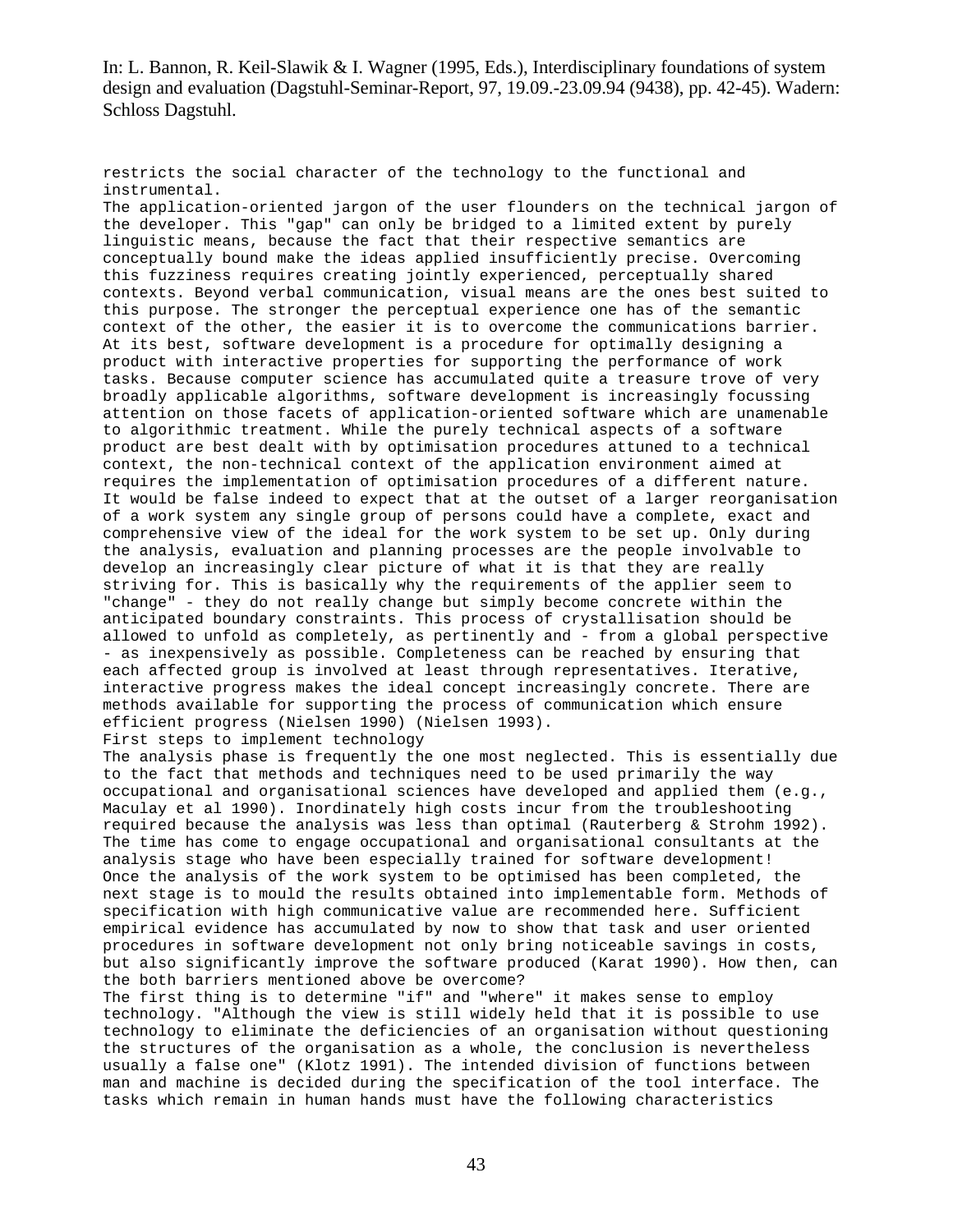(Volpert 1987) (Ulich et al 1991): 1. sufficient freedom of action and decisionmaking; 2. adequate time available; 3. sufficient physical activity; 4. concrete contact with material and social conditions at the workplace activities; 5. actual use of a variety of the senses; 6. opportunities for variety when executing tasks; 7. task related communication and immediate interpersonal contact.

Once those concerned are sufficiently clear about which functions are amenable to automation, the next step which should be taken is to test the screen layout on the end-users with hand-drawn sketches (the extremely inexpensive "pen and paper" method). If the range of templates is very large, then a graphics data bank can be used to manage the templates produced on a graphics editor. The use of prototyping tools is frequently inadvisable, because tool-specific presentation offers a too restrictive range of possibilities. The effect of the structuring measures taken can be assessed with the help of discussion with the end-users, or by means of checklists.

The use of prototypes to illustrate the dynamical and interactive aspects of the tools being developed is indispensable for specifying the dialogue interface. However, prototypes should only be used very purposefully and selectively to clarify special aspects of the specification - not indiscriminately. Otherwise there looms the inescapable danger of investing too much in the production and maintenance of "display goods". A very efficient and inexpensive variation is provided by simulation studies, for example, with the use of hand prepared transparencies, cards, etc. which appear before the user in response to the action taken (Karat 1990).

Simple and fast techniques for involving users include discussion groups with various communication aids (metaplan, layout sketches, "screen-dumps", scenarios, etc.), questionnaires for determining the attitudes, opinions and requirements of the users, the "walk-through" technique for systematically clarifying all possible work steps, as well as targeted interviews aimed at a concrete analysis of the work environment (Grudin, Ehrlich & Shriner 1987) (Macaulay et al 1990) (Nielsen 1993). Very sound simulation methods (e.g. scenarios, "Wizard of Oz" studies) are available for developing completely new systems without requiring any special hardware or software. Nielsen (1993) presents a summary of techniques for the analysis and evaluation of interactive computer systems.

Conclusion

One of the principal problems of traditional software development lies in the fact that those who have been primarily involved in software development to date have not been willing to recognise that software development is, in most cases, mainly a question of occupational and/or organisational planning. Were software development to be approached from such a perspective, it would be planned from the beginning to engage experts in occupational and organisational planning in the process of software design. This would require interdisciplinary cooperation between occupational and organisational experts on the one hand and software development experts on the other. The extensive qualification required in each of these fields makes it virtually impossible to dispense with such interdisciplinary cooperation. We must start learning to jointly plan technology, organisation and the application of human qualification. References KARAT C-M, 1990: Cost-Benefit Analysis of Iterative Usability Testing. In:

DIAPER D et al. (ed.) Human-Computer Interaction - INTERACT '90. Amsterdam: Elsevier Science. 351-356 KLOTZ U, 1991: Die zweite Ära der Informationstechnik. Harvard Manager

13(2):101-112